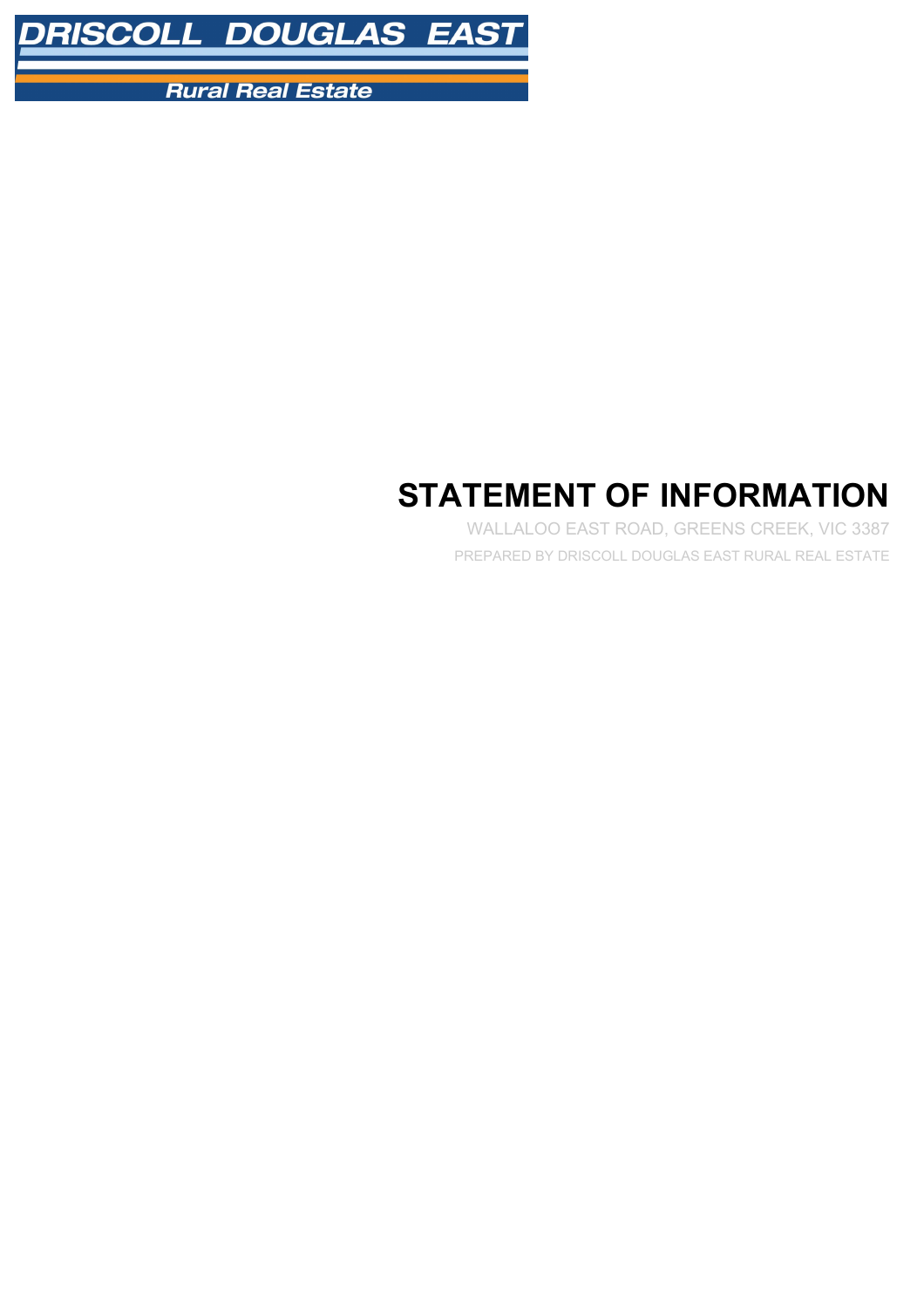# RISCOLL DOUGLAS EAS

# **Rural Real Estate**

### **STATEMENT OF INFORMATION**

**Section 47AF of the Estate Agents Act 1980**



## **MEDIAN SALE PRICE**



**Suburb Median Sale Price (Other)**

**\$666,971**

01 April 2021 to 31 March 2022

Provided by: pricefinder

Google

## **COMPARABLE PROPERTIES**

The estate agent or agent's representative reasonably believes that fewer than three comparable properties were sold within five kilometres of the property for sale in the last 18 months.

**This report has been compiled on 23/04/2022 by Driscoll Douglas East Rural Real Estate. Property Data Solutions Pty Ltd 2022 - www.pricefinder.com.au**

© The State of Victoria. The State of Victoria owns the copyright in the Property Sales Data and reproduction of the data in any way without the consent of the State of Victoria will constitute a breach of<br>the Copyright Ac so on the basis that the State of Victoria accepts no responsibility or liability whatsoever for any errors, faults, defects or omissions in the information supplied.